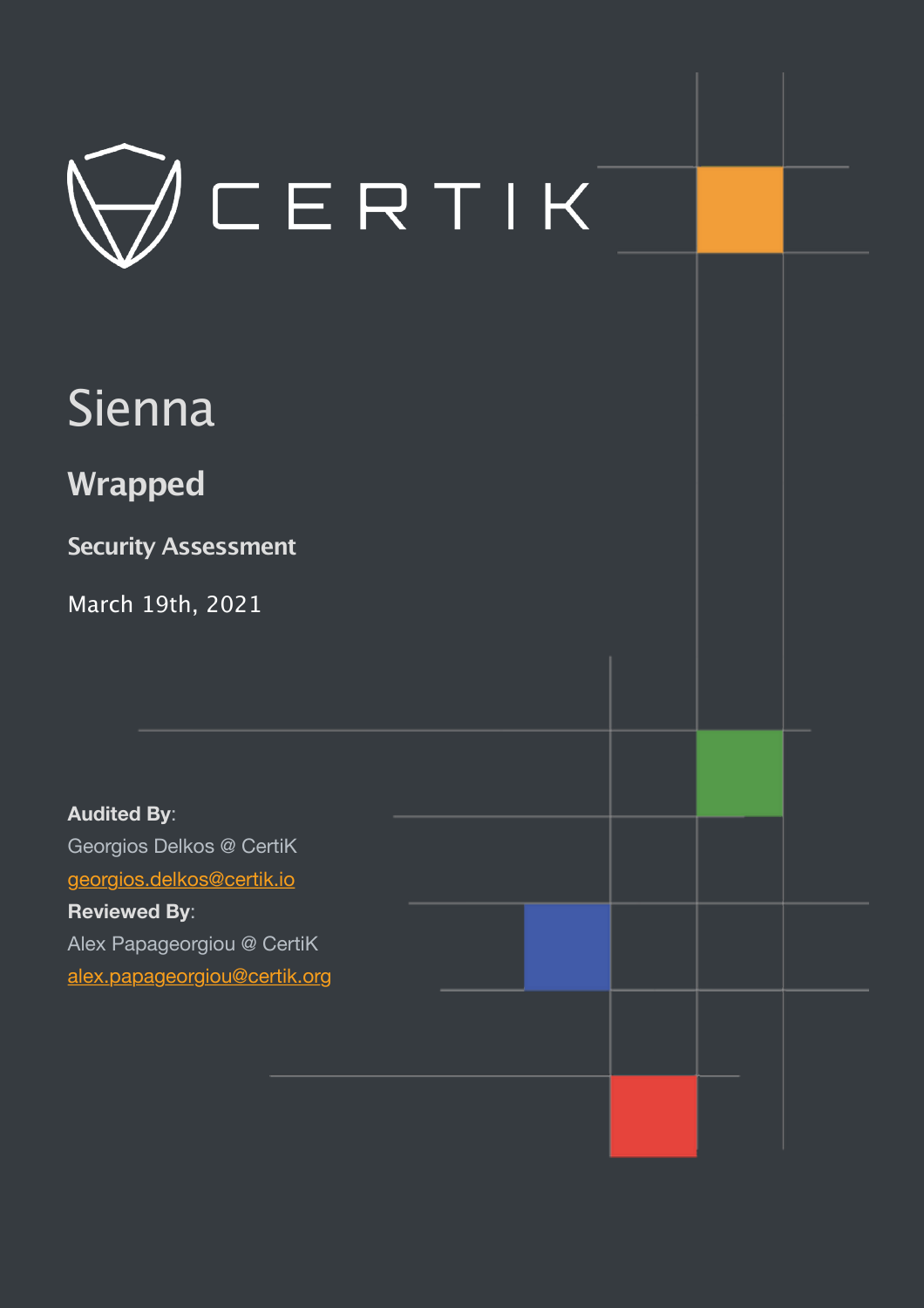

CertiK reports are not, nor should be considered, an "endorsement" or "disapproval" of any particular project or team. These reports are not, nor should be considered, an indication of the economics or value of any "product" or "asset" created by any team or project that contracts CertiK to perform a security review.

CertiK Reports do not provide any warranty or guarantee regarding the absolute bug-free nature of the technology analysed, nor do they provide any indication of the technologies proprietors, business, business model or legal compliance.

CertiK Reports should not be used in any way to make decisions around investment or involvement with any particular project. These reports in no way provide investment advice, nor should be leveraged as investment advice of any sort.

CertiK Reports represent an extensive auditing process intending to help our customers increase the quality of their code while reducing the high level of risk presented by cryptographic tokens and blockchain technology.

Blockchain technology and cryptographic assets present a high level of ongoing risk. CertiK's position is that each company and individual are responsible for their own due diligence and continuous security. CertiK's goal is to help reduce the attack vectors and the high level of variance associated with utilizing new and consistently changing technologies, and in no way claims any guarantee of security or functionality of the technology we agree to analyze.

# **What is a CertiK report?**

- A document describing in detail an in depth analysis of a particular piece(s) of source code provided to CertiK by a Client.
- An organized collection of testing results, analysis and inferences made about the structure, implementation and overall best practices of a particular piece of source code.
- Representation that a Client of CertiK has completed a round of auditing with the intention to increase the quality of the company/product's IT infrastructure and or source code.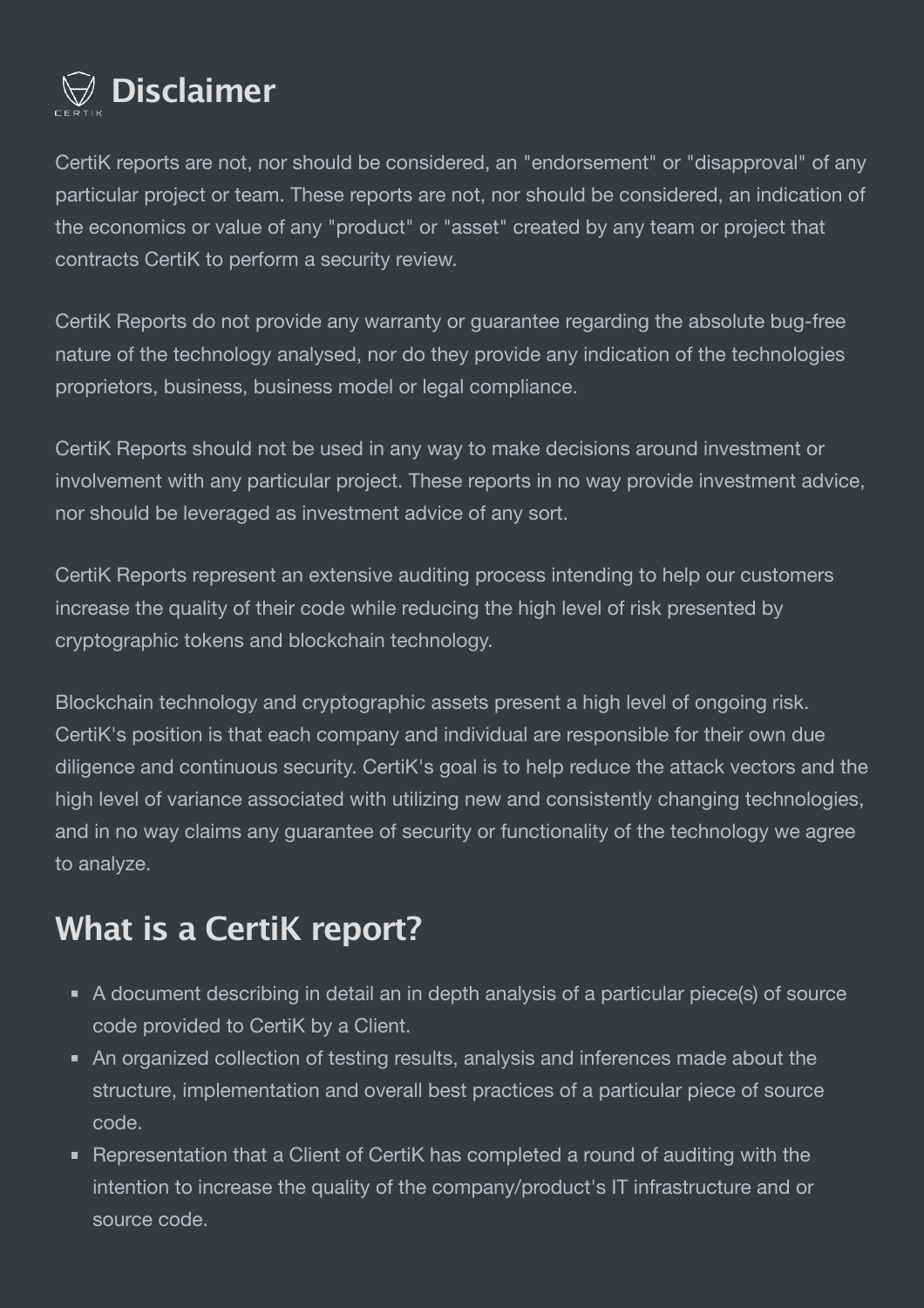

## **Project Summary**

| <b>Project Name</b> | Sienna - Wrapped                            |
|---------------------|---------------------------------------------|
| <b>Description</b>  | A wrapped token.                            |
| <b>Platform</b>     | Ethereum; Solidity, Yul                     |
| Codebase            | N/A                                         |
| <b>Commits</b>      | 1. 0dd716208636d11f86e067cb3f700ff4e7cfcd54 |

# **Audit Summary**

| <b>Delivery Date</b>       | March 19th, 2021                      |
|----------------------------|---------------------------------------|
| <b>Method of Audit</b>     | <b>Static Analysis, Manual Review</b> |
| <b>Consultants Engaged</b> | $\overline{2}$                        |
| <b>Timeline</b>            | March 8th, 2021 - March 19th, 2021    |

## **Vulnerability Summary**

| <b>Total Issues</b>     | 3              |
|-------------------------|----------------|
| <b>• Total Critical</b> | $\overline{0}$ |
| <b>• Total Major</b>    | $\overline{0}$ |
| <b>• Total Medium</b>   | $\Omega$       |
| <b>• Total Minor</b>    |                |
| ● Total Informational   | $\overline{2}$ |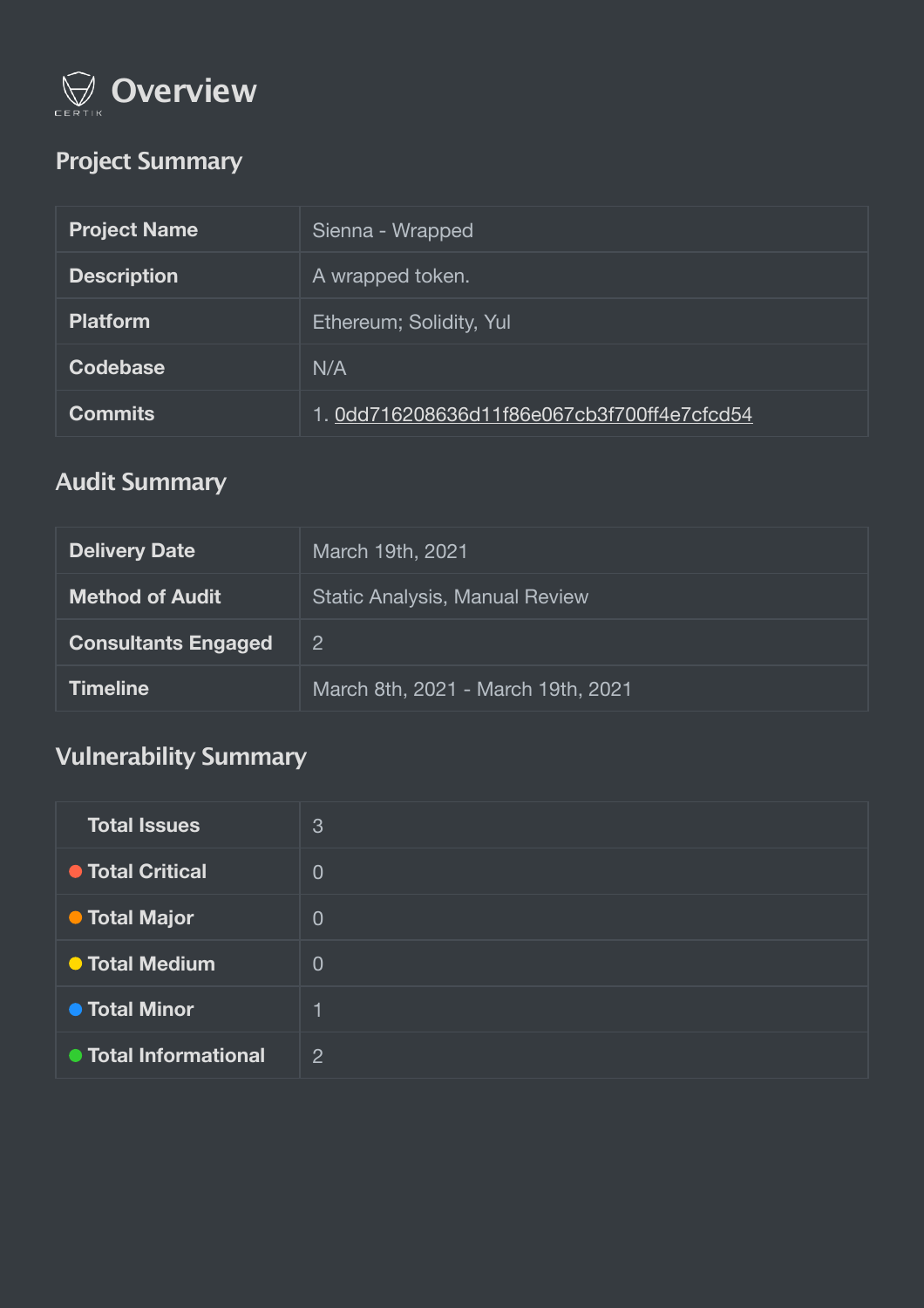

Sienna requested for CertiK to perform an audit in their new smart contract system implementation. The auditing team conducted the audit in the timeframe between March 8th, 2021, and March 9th, 2021, with two engineers. The auditing process evaluated code implementation against provided specifications, examining language-specific issues, and performed manual examination of the code. The code's examination revealed issues that the auditing team discussed with the development team and were all addressed in the alleviation iteration.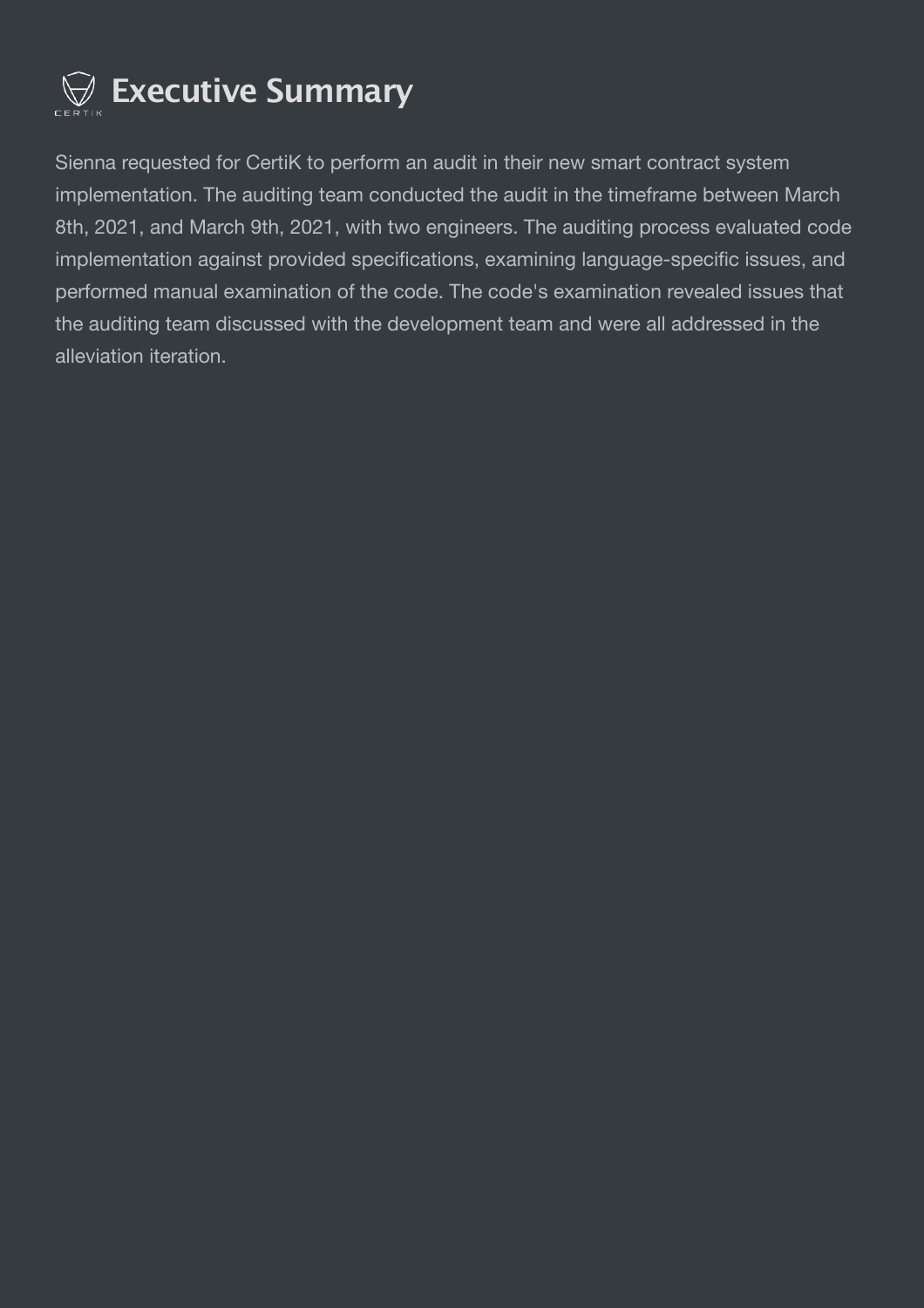

| ID         | <b>Contract</b>   | Location                    |
|------------|-------------------|-----------------------------|
| <b>WSA</b> | WrappedSienna.sol | contracts/WrappedSienna.sol |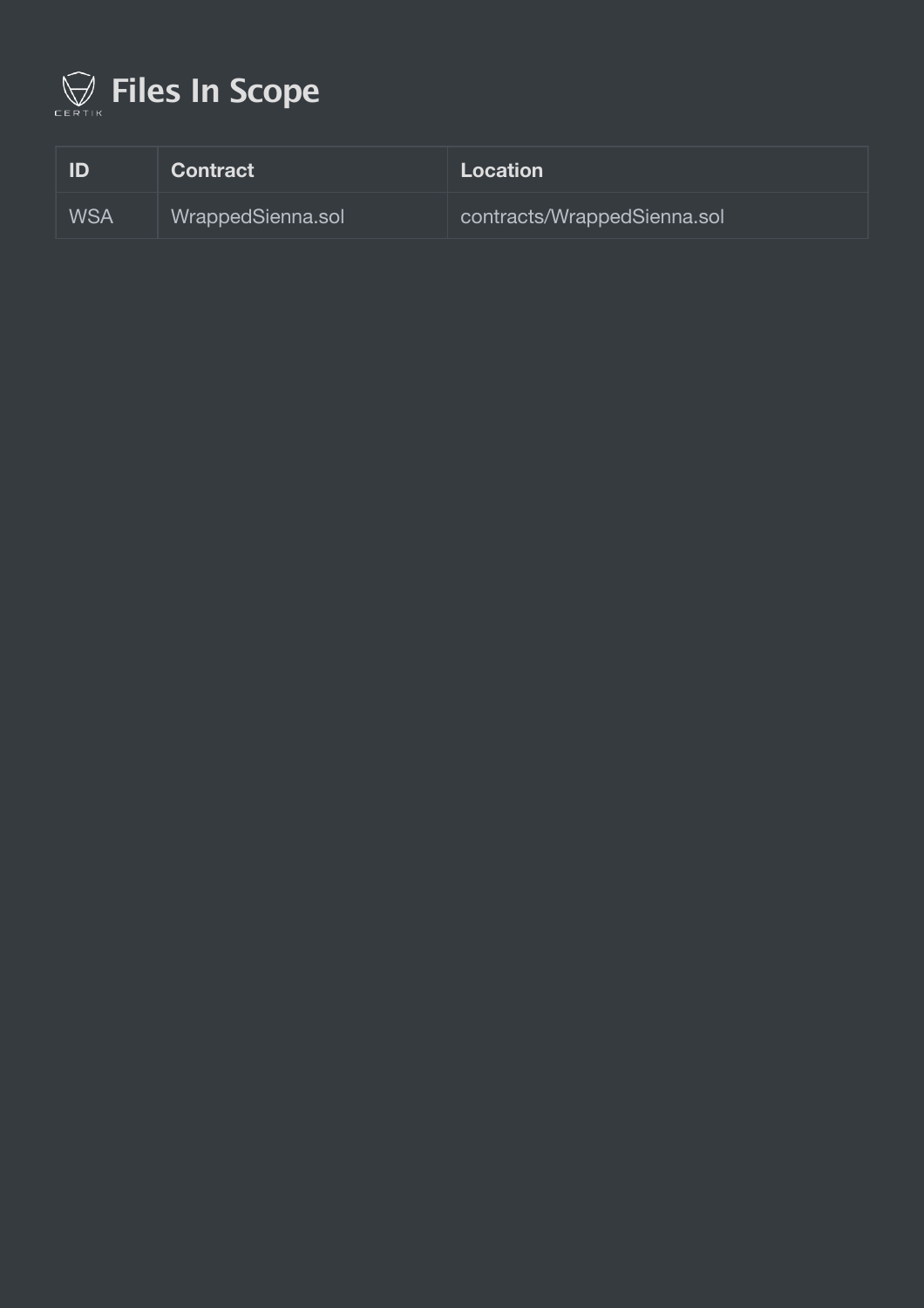

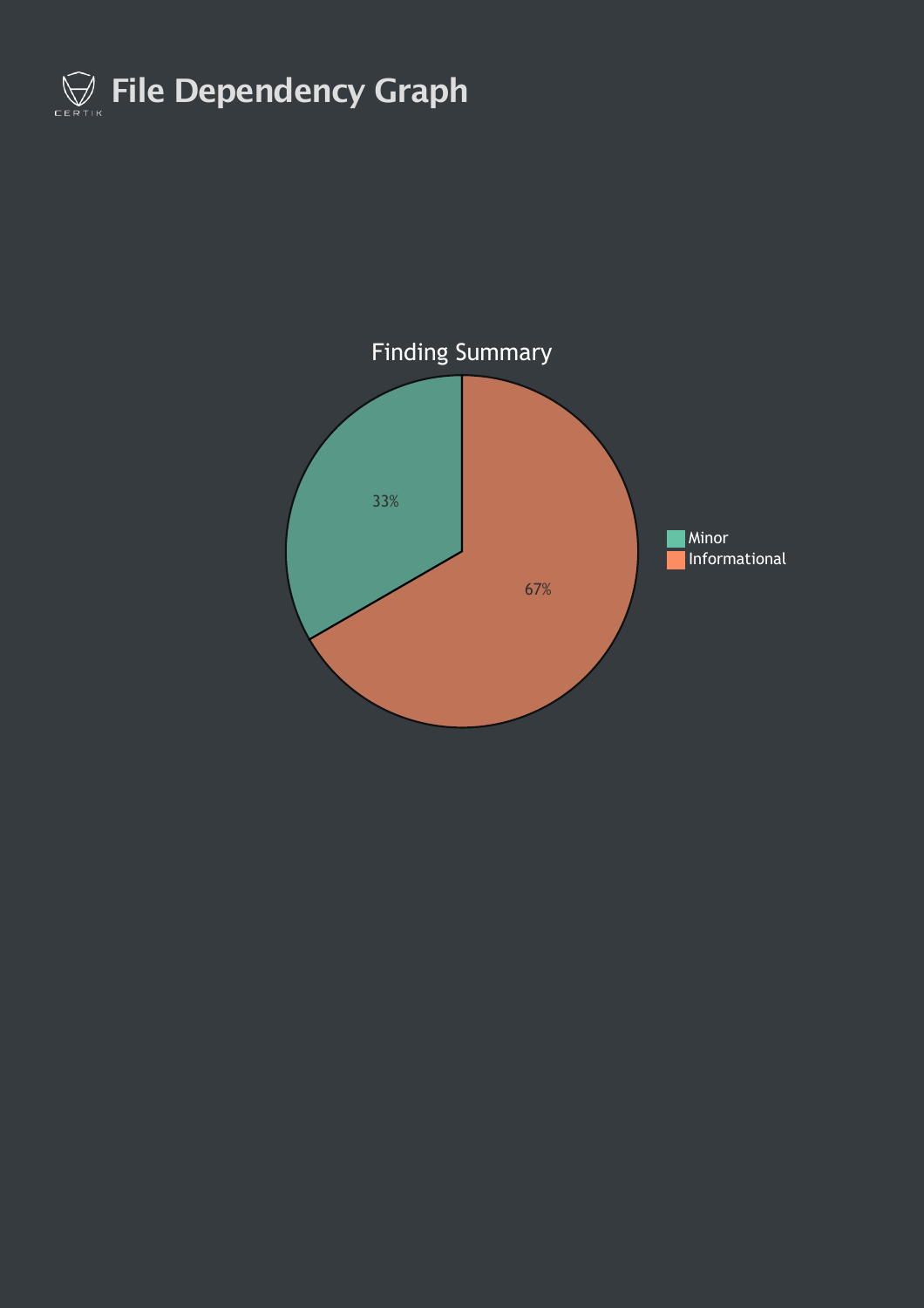

# **Manual Review Findings**

| ID            | Title                                                        | <b>Type</b>       | Severity        | Resolved     |
|---------------|--------------------------------------------------------------|-------------------|-----------------|--------------|
| <b>WSA-01</b> | <b>Potentially</b><br><b>Unwanted Side-</b><br><b>Effect</b> | Language Specific | $\bullet$ Minor | $\checkmark$ |
| <b>WSA-02</b> | <b>Unlocked Compiler</b><br>Version                          | Language Specific | • Informational | $\checkmark$ |
| <b>WSA-03</b> | <b>Redundant Virtual</b><br>Marker                           | Language Specific | • Informational | $\checkmark$ |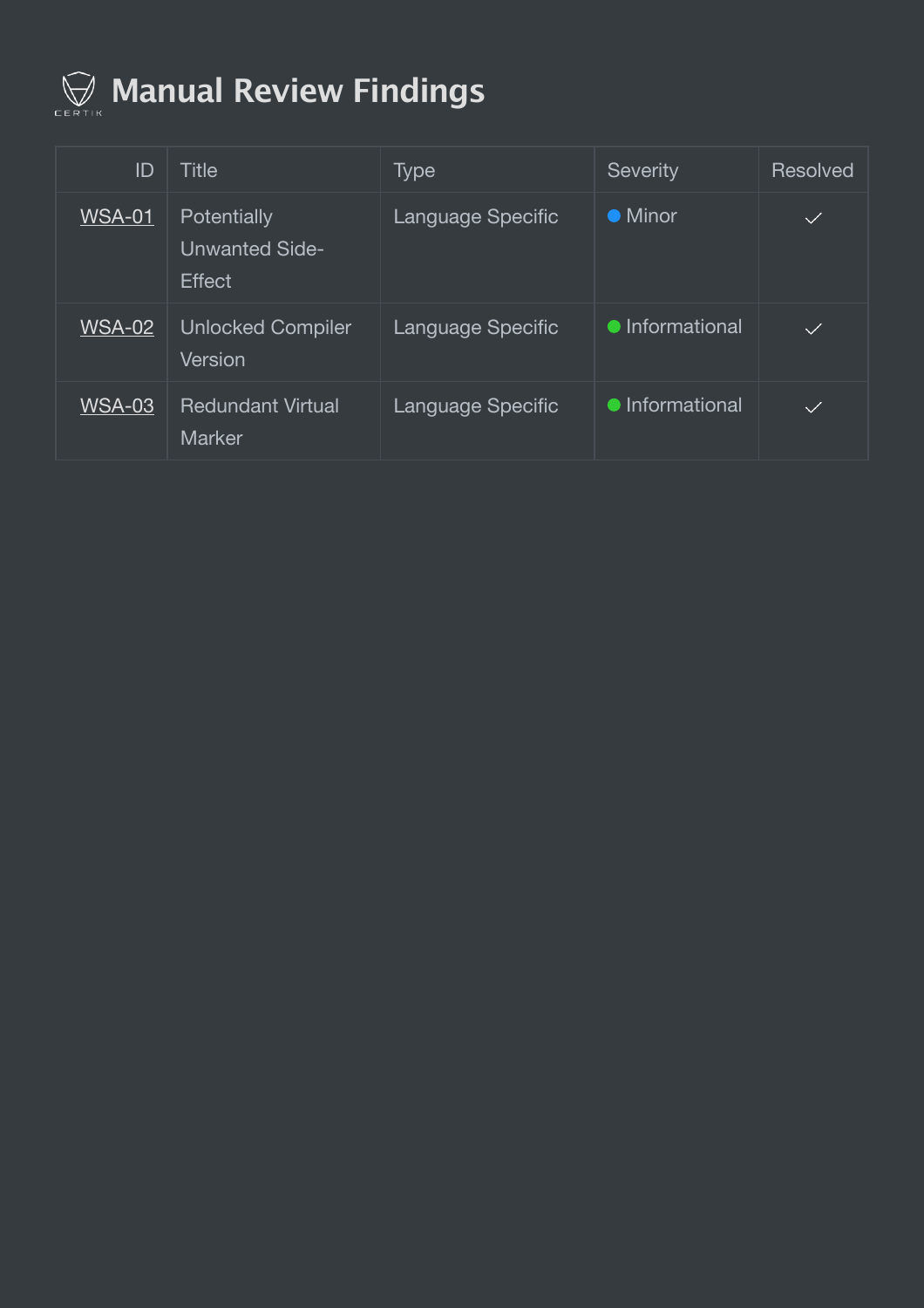

<span id="page-7-0"></span>

| Type              | <b>Severity</b> | Location              |
|-------------------|-----------------|-----------------------|
| Language Specific | <b>O</b> Minor  | WrappedSienna.sol L77 |

### Description:

A potentially unwanted side effect of the transfer function being overriden is that a transferFrom a minter to any user would cause tokens to be minted as \_transfer is also being utilized during the execution of transferFrom in the ERC20 standard of OpenZeppelin.

## Recommendation:

We advise that this behavior is evaluated and if identified to be undesirable, the transferFrom function is overridden to account for this fact.

#### Alleviation:

The team has addresed the issue in [rc2.](https://github.com/SiennaNetwork/wrapped-sienna/releases/tag/1.0.0-rc2)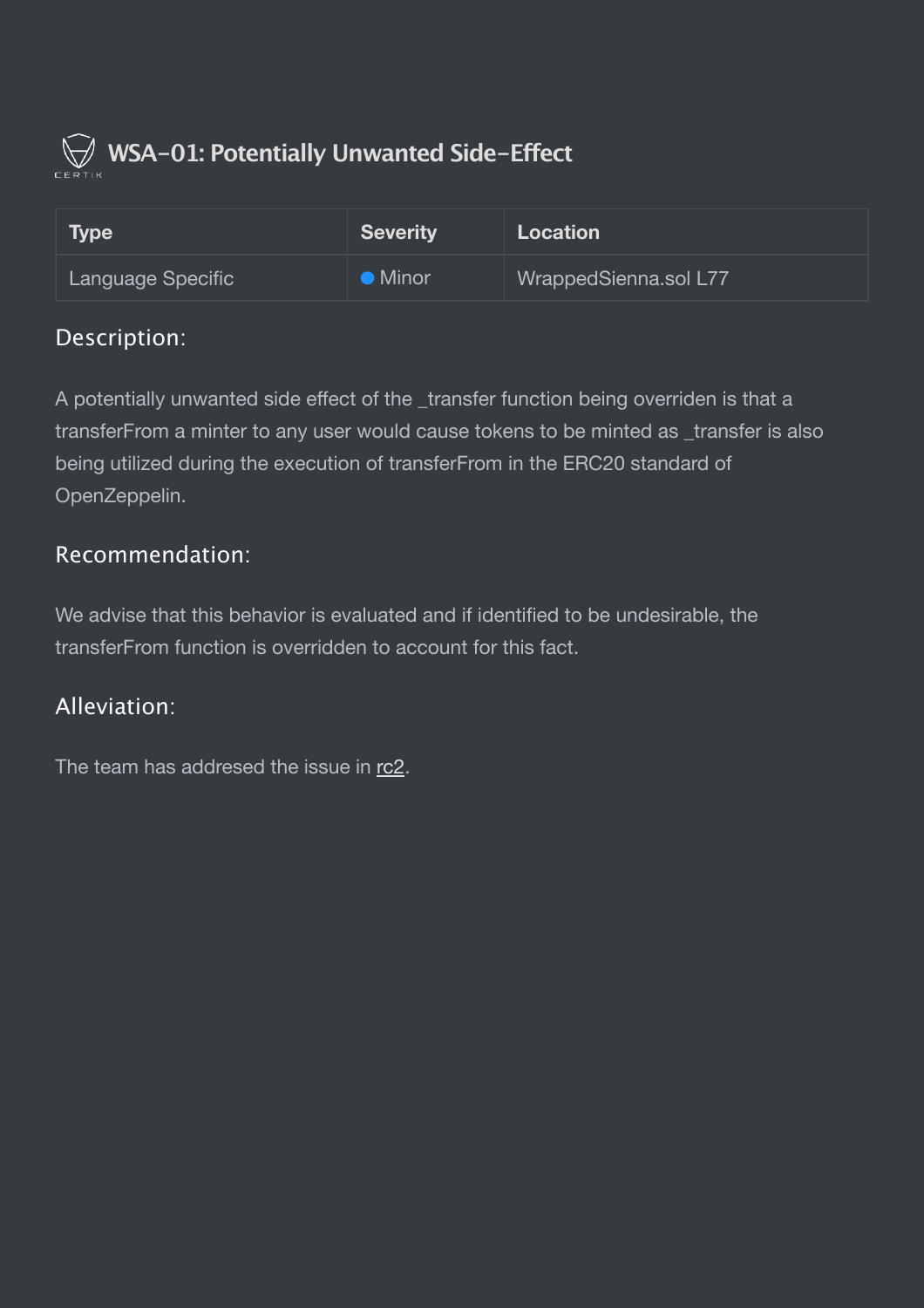

<span id="page-8-0"></span>

| Type              | Severity        | Location             |
|-------------------|-----------------|----------------------|
| Language Specific | • Informational | WrappedSienna.sol L3 |

#### Description:

The contract has unlocked compiler version. An unlocked compiler version in the source code of the contract permits the user to compile it at or above a particular version. This, in turn, leads to differences in the generated bytecode between compilations due to differing compiler version numbers. This can lead to an ambiguity when debugging as compiler specific bugs may occur in the codebase that would be hard to identify over a span of multiple compiler versions rather than a specific one.

#### Recommendation:

We advise that the compiler version is instead locked at the lowest version possible that the contract can be compiled at. For example, for version  $v0.6.2$  the contract should contain the following line:

pragma solidity 0.6.2;

#### Alleviation:

The team has addresed the issue in [rc2.](https://github.com/SiennaNetwork/wrapped-sienna/releases/tag/1.0.0-rc2)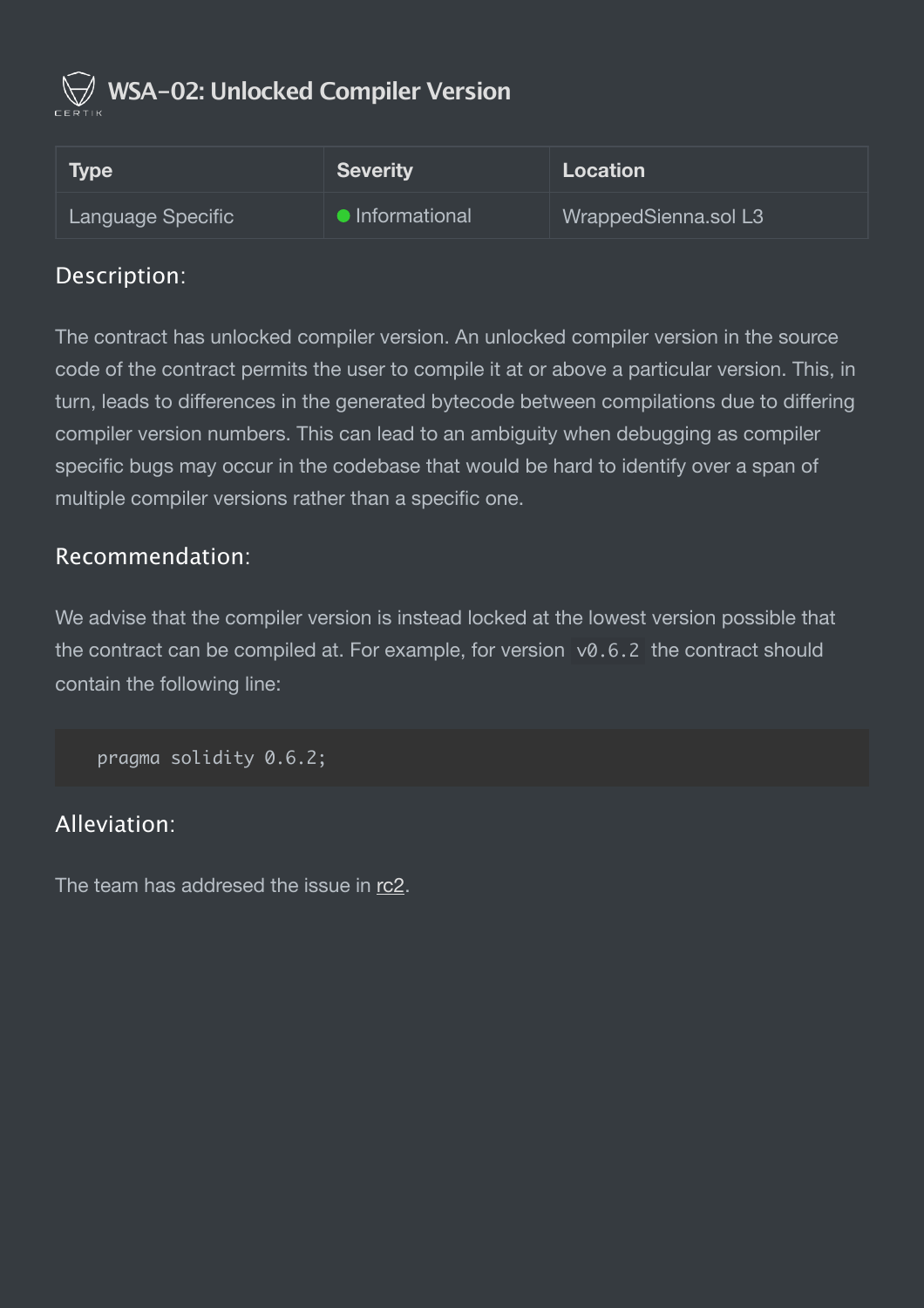

# <span id="page-9-0"></span> **WSA-03: Redundant Virtual Marker**

| <b>Type</b>       | <b>Severity</b> | <b>Location</b>            |
|-------------------|-----------------|----------------------------|
| Language Specific | • Informational | WrappedSienna.sol L63, L77 |

## Description:

The code contains the virtual marker for both functions while that is not required.

#### Recommendation:

We advise to remove the virtual marker.

#### Alleviation:

The team has addresed the issue in [rc2.](https://github.com/SiennaNetwork/wrapped-sienna/releases/tag/1.0.0-rc2)